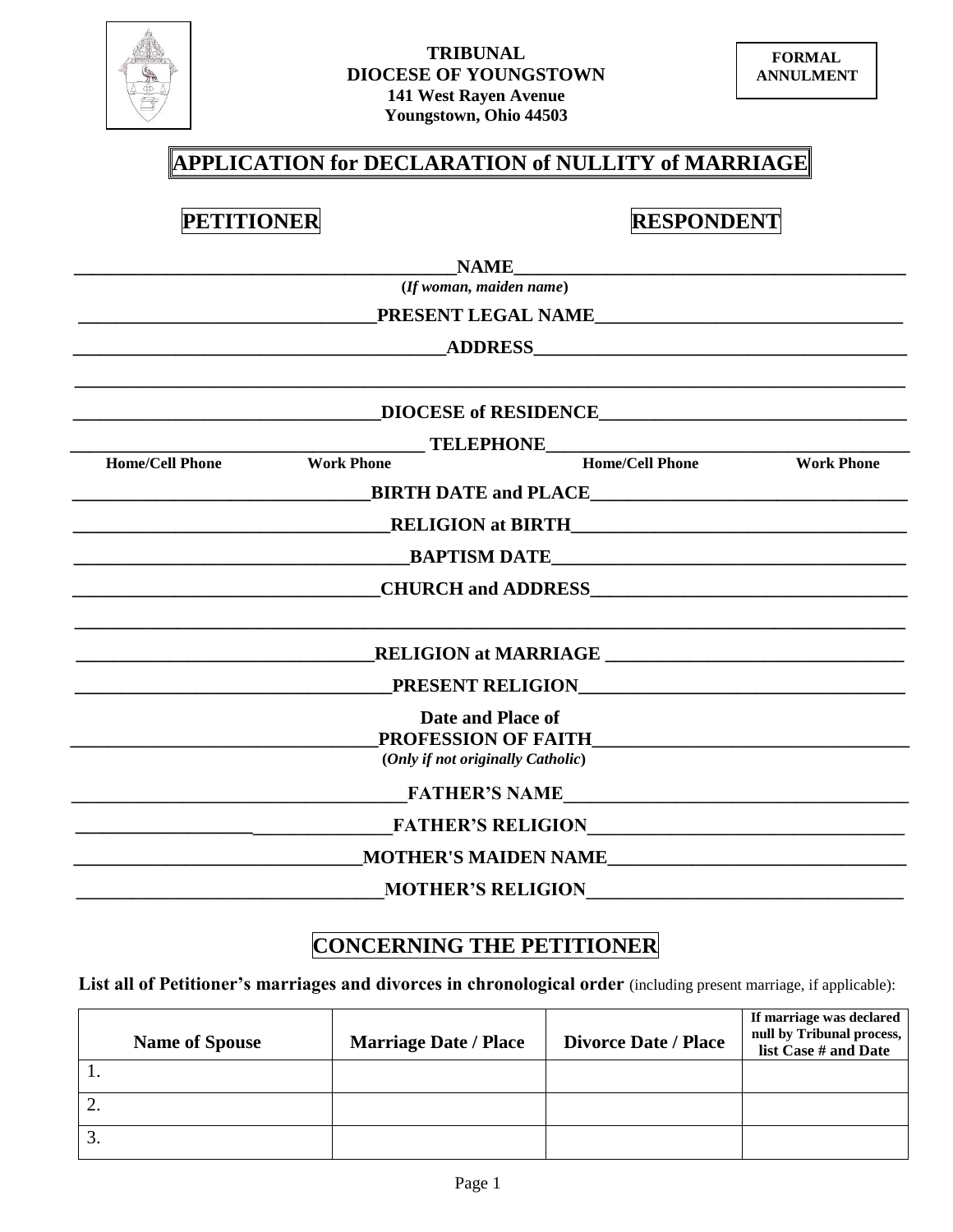Does Petitioner's present/intended spouse have any prior unions? \_\_\_\_\_\_\_\_\_\_\_\_\_\_\_ How many?\_\_\_\_\_\_\_\_\_\_ If so, list here all of present/intended spouse's prior or pending Tribunal cases by name and number:

Is Petitioner involved in RCIA? \_\_\_\_\_\_\_\_\_\_\_ Is present/intended spouse involved in RCIA? \_\_\_\_\_\_\_\_\_\_\_\_

## **CONCERNING THE RESPONDENT**

\_\_\_\_\_\_\_\_\_\_\_\_\_\_\_\_\_\_\_\_\_\_\_\_\_\_\_\_\_\_\_\_\_\_\_\_\_\_\_\_\_\_\_\_\_\_\_\_\_\_\_\_\_\_\_\_\_\_\_\_\_\_\_\_\_\_\_\_\_\_\_\_\_\_\_\_\_\_\_\_\_\_\_\_\_\_\_

**List all of Respondent's marriages and divorces in chronological order** (including present marriage, if applicable):

|            | <b>Name of Spouse</b> | <b>Marriage Date / Place</b> | <b>Divorce Date / Place</b> | If marriage was declared<br>null by Tribunal process,<br>list Case # and Date |
|------------|-----------------------|------------------------------|-----------------------------|-------------------------------------------------------------------------------|
|            |                       |                              |                             |                                                                               |
| <u>L</u> . |                       |                              |                             |                                                                               |
| ິ.         |                       |                              |                             |                                                                               |

## **CONCERNING MARRIAGE OF PETITIONER AND RESPONDENT**

|                                                      | Month/Year You Met: _________________________ Month/Year You Began Dating: _________________________     |                                                    |
|------------------------------------------------------|----------------------------------------------------------------------------------------------------------|----------------------------------------------------|
|                                                      |                                                                                                          |                                                    |
|                                                      |                                                                                                          | Courthouse<br>Residence<br>_____________ Synagogue |
| <b>Street Address</b>                                | State Zip Code<br>City                                                                                   |                                                    |
| Witnessed by: __________ Catholic Priest<br>Minister |                                                                                                          |                                                    |
| Civil Official<br>Rabbi                              |                                                                                                          |                                                    |
|                                                      | Petitioner's Age at Marriage: Respondent's Age at Marriage: 1996. [19] Respondent's Age at Marriage:     |                                                    |
|                                                      | If marriage was not in Catholic Church, was this union later validated in the Church? _____ yes _____ no |                                                    |
|                                                      |                                                                                                          |                                                    |
| (When you last lived together)                       |                                                                                                          | Dissolution                                        |
|                                                      | County                                                                                                   | <b>State</b>                                       |
| <b>For Tribunal Use Only:</b>                        |                                                                                                          |                                                    |
|                                                      |                                                                                                          |                                                    |
|                                                      |                                                                                                          |                                                    |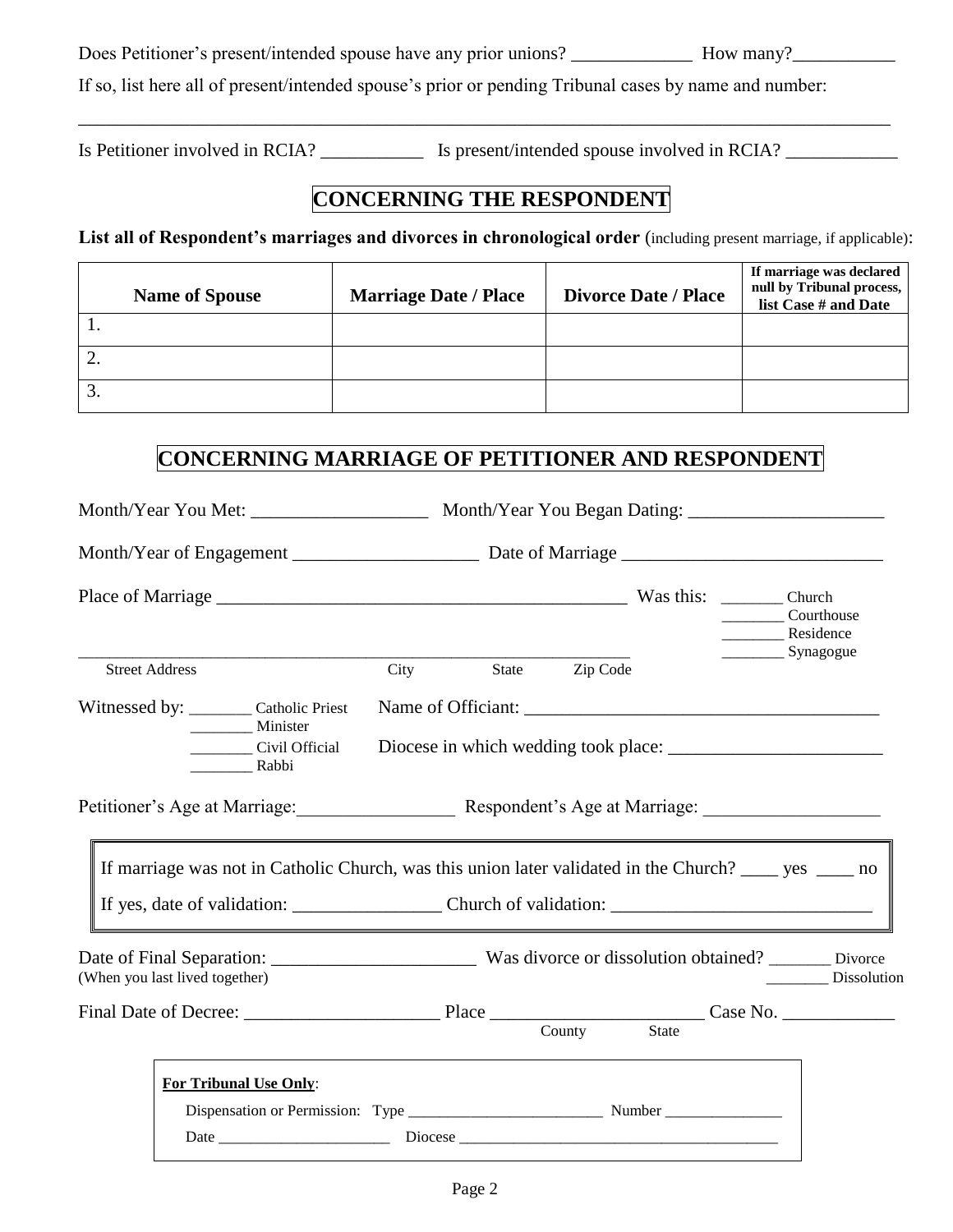Were children born or adopted in this marriage: \_\_\_\_\_\_\_\_\_ yes \_\_\_\_\_\_\_\_\_ no

If yes, please list names and dates of birth and adoption:

| <b>NAME</b> | Date of Birth | If Adopted,<br>Date of Adoption |
|-------------|---------------|---------------------------------|
| 1.          |               |                                 |
| 2.          |               |                                 |
| 3.          |               |                                 |
| 4.          |               |                                 |
| 5.          |               |                                 |
| 6.          |               |                                 |
| 7.          |               |                                 |

Who has custody of the children? \_\_\_\_\_\_\_\_\_\_\_\_\_\_\_\_\_\_\_\_\_\_\_\_\_\_\_\_\_\_\_\_\_\_\_\_\_\_\_\_\_\_\_\_\_\_\_\_\_\_\_\_\_\_\_\_\_\_

## **TO BE SUBMITTED TO TRIBUNAL WITH PETITION**

- □ Baptismal Record of Petitioner
- □ Baptismal Record of Respondent
- □ Church Marriage Record
- Premarital File *(for weddings in Catholic Church)*
- □ Civil Marriage License Application/Record
- Final Divorce/Dissolution Decree (*with court stamp*)
- Marital History *(at least 6 pages)*

 **\_\_\_\_\_\_\_\_\_\_\_\_\_\_\_\_\_\_\_\_\_\_\_\_\_\_\_\_\_\_\_\_\_\_\_\_\_\_\_\_\_\_**

Other \_\_\_\_\_\_\_\_\_\_\_\_\_\_\_\_\_\_\_\_\_\_\_\_\_\_\_\_\_\_\_

 **Petitioner Signature**

 **Church Witness Signature**

 **\_\_\_\_\_\_\_\_\_\_\_\_\_\_\_\_\_\_\_\_\_\_\_\_\_\_\_\_\_\_\_\_\_\_\_\_\_\_\_\_\_\_**

**\_\_\_\_\_\_\_\_\_\_\_\_\_\_\_\_\_\_\_\_\_\_\_\_\_\_\_\_\_\_\_\_\_\_\_\_\_\_\_\_\_\_ Parish Name**

 $\mathcal{L}=\{1,2,3,4,5\}$  , we can assume that  $\mathcal{L}=\{1,2,3,4,5\}$ **Parish Address**

**Date City** State **Zip** 

## **PLEASE LIST THE NAMES AND ADDRESSES OF PLEASE LIST THE NAMES AND ADDRESSES OF AT LEAST SIX WITNESSES ON PAGE 4. AT LEAST SIX WITNESSES ON PAGE 4.**

 $\overline{\phantom{a}}$  , and the contract of the contract of the contract of the contract of the contract of the contract of the contract of the contract of the contract of the contract of the contract of the contract of the contrac